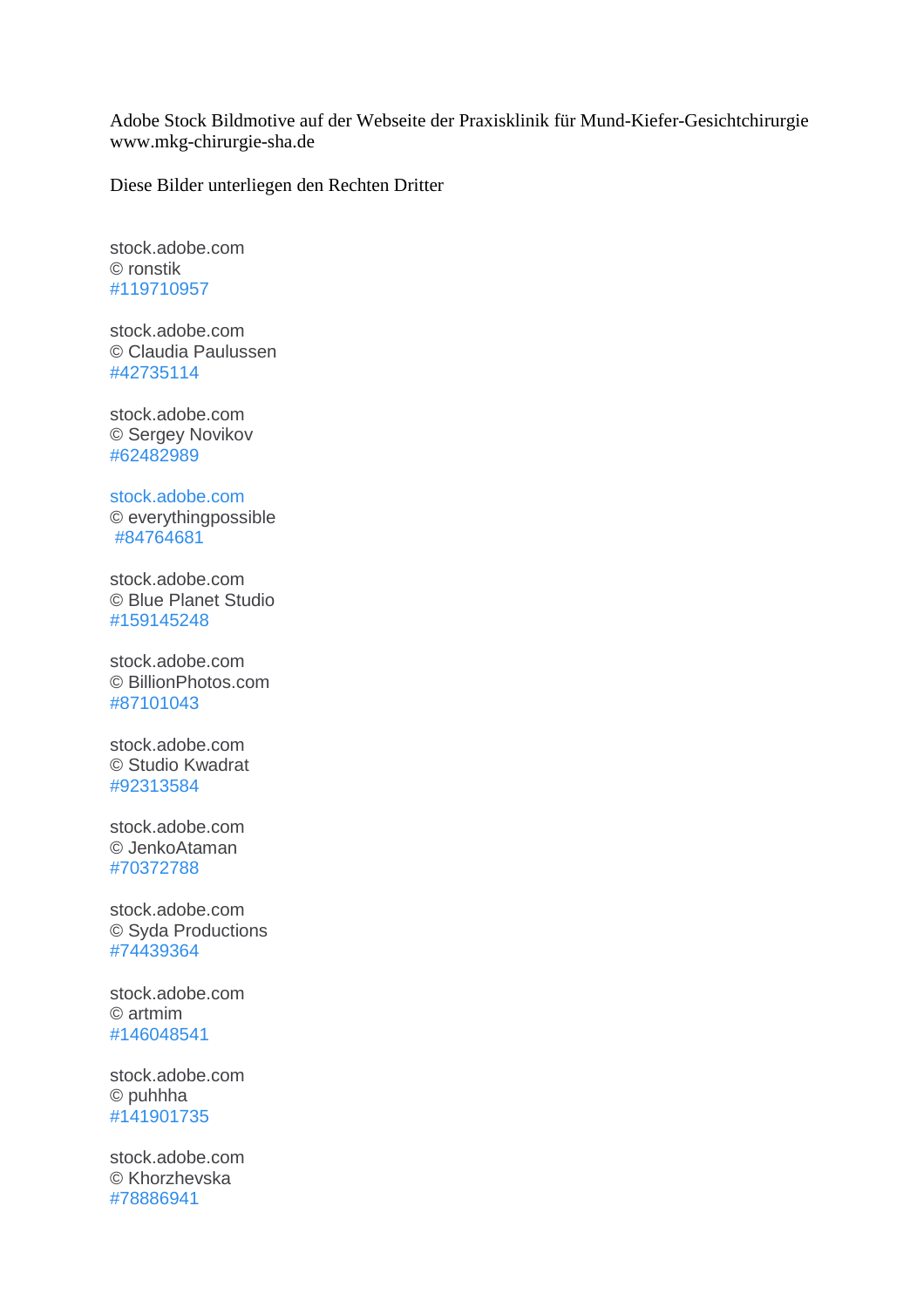stock.adobe.com © llhedgehogll [#114778542](https://stock.adobe.com/de/images/woman-before-and-after-cosmetic-nose-surgery/114778542)

stock.adobe.com © Sofia Zhuravetc [#125914487](https://stock.adobe.com/de/images/beautiful-young-woman-with-clean-fresh-skin-touch-own-face-facial-treatment-cosmetology-beauty-and-spa/125914487)

stock.adobe.com © Syda Productions [#144829350](https://stock.adobe.com/de/images/beautiful-young-woman-face-with-molecules/144829350)

stock.adobe.com © Stasique [#68761412](https://stock.adobe.com/de/images/close-up-of-woman-s-face-ready-for-rejuvenation-treatment/68761412)

stock.adobe.com © Subbotina Anna [#92874077](https://stock.adobe.com/de/images/beautiful-woman-with-perfect-fresh-clean-skin/92874077)

stock.adobe.com © Nobilior [#62309917](https://stock.adobe.com/de/images/young-female-with-clean-fresh-skin/62309917)

stock.adobe.com © beauty\_objects [#118110891](https://stock.adobe.com/de/images/close-up-neck-and-hand-near-cheen-of-caucasian-brunette-girl-isolated-on-white-background/118110891)

stock.adobe.com © producer [#137685720](https://stock.adobe.com/de/images/woman-faces-with-arrows-over-white-background-face-lifting-con/137685720)

stock.adobe.com © Kadmy [#110341276](https://stock.adobe.com/de/images/male-cardiac-surgeon-at-child-cardiosurgery-operating-room/110341276)

stock.adobe.com © DragonImages [#158851360](https://stock.adobe.com/de/images/dentist-showing-x-ray-to-patient/158851360)

stock.adobe.com © armina [#84275319](https://stock.adobe.com/de/images/dentist-woman-teeth-whitening-dental-clinic/84275319)

stock.adobe.com © BestPhotoStudio [#103770834](https://stock.adobe.com/de/images/mouth-of-man-eating-chocolate/103770834)

stock.adobe.com © StudioLaMagica [#115614676](https://stock.adobe.com/de/images/untersuchung-beim-zahnarzt/115614676)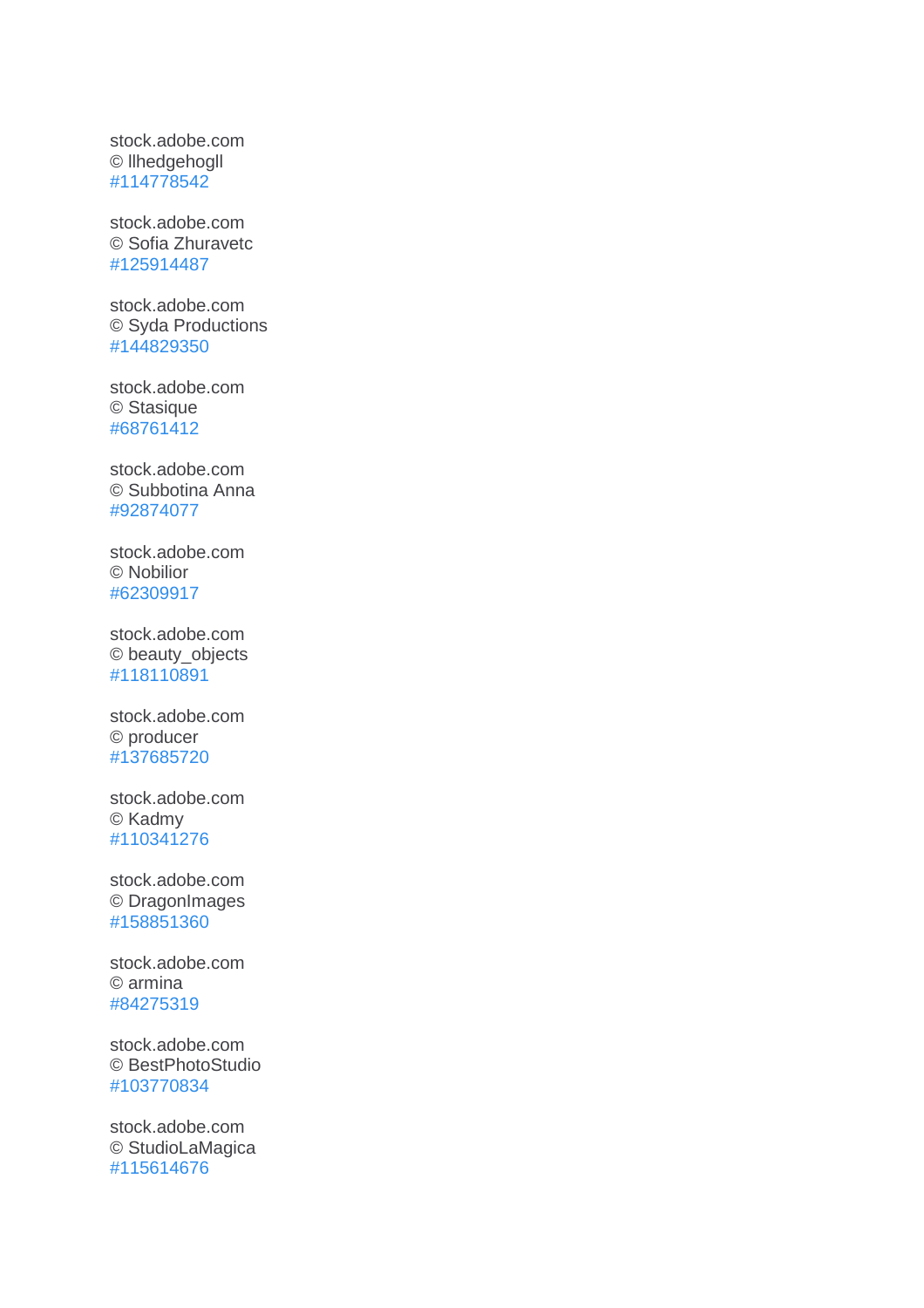stock.adobe.com © contrastwerkstatt [#41997047](https://stock.adobe.com/de/images/untersuchung-beim-zahnarzt/41997047)

stock.adobe.co[m](https://stock.adobe.com/de/images/close-up-shot-of-a-part-of-man-s-face/8897730) © Nejron Photo [#8897730](https://stock.adobe.com/de/images/close-up-shot-of-a-part-of-man-s-face/8897730)

stock.adobe.com © WavebreakmediaMicro [#81975575](https://stock.adobe.com/de/images/doctor-examining-her-patients-jaw/81975575)

stock.adobe.com © ALDECAstudio [#84619263](https://stock.adobe.com/de/images/donna-con-dolore-denti-bocca/84619263)

stock.adobe.com © vladimirfloyd [#76675042](https://stock.adobe.com/de/images/female-face-before-and-after-cosmetic-nose-surgery/76675042)

stock.adobe.com © Arendt [#13317741](https://stock.adobe.com/de/images/surgeon-at-work/13317741)

stock.adobe.com © opolja [#55990657](https://stock.adobe.com/de/images/beautiful-girl-touching-her-face-beauty-face/55990657)

stock.adobe.com © hin255 [#101597666](https://stock.adobe.com/de/images/medical-team-preparing-equipment-for-surgery/101597666)

stock.adobe.com © PATTARAWIT [#145630353](https://stock.adobe.com/de/images/cleft-lip/145630353)

stock.adobe.com © Sebastian Kaulitzki [#71501616](https://stock.adobe.com/de/images/medical-3d-illustration-of-the-jaw-bone/71501616)

stock.adobe.com © megaflopp [#96935929](https://stock.adobe.com/de/images/three-surgeons-at-work-operating-in-surgical-theatre/96935929)

stock.adobe.com © Sebastian Kaulitzki [#50961945](https://stock.adobe.com/de/images/3d-rendered-illustration-of-the-skull/50961945)

stock.adobe.com © YakobchukOlena [#105774684](https://stock.adobe.com/de/images/cheerful-surgical-team-is-working-in-surgery/105774684)